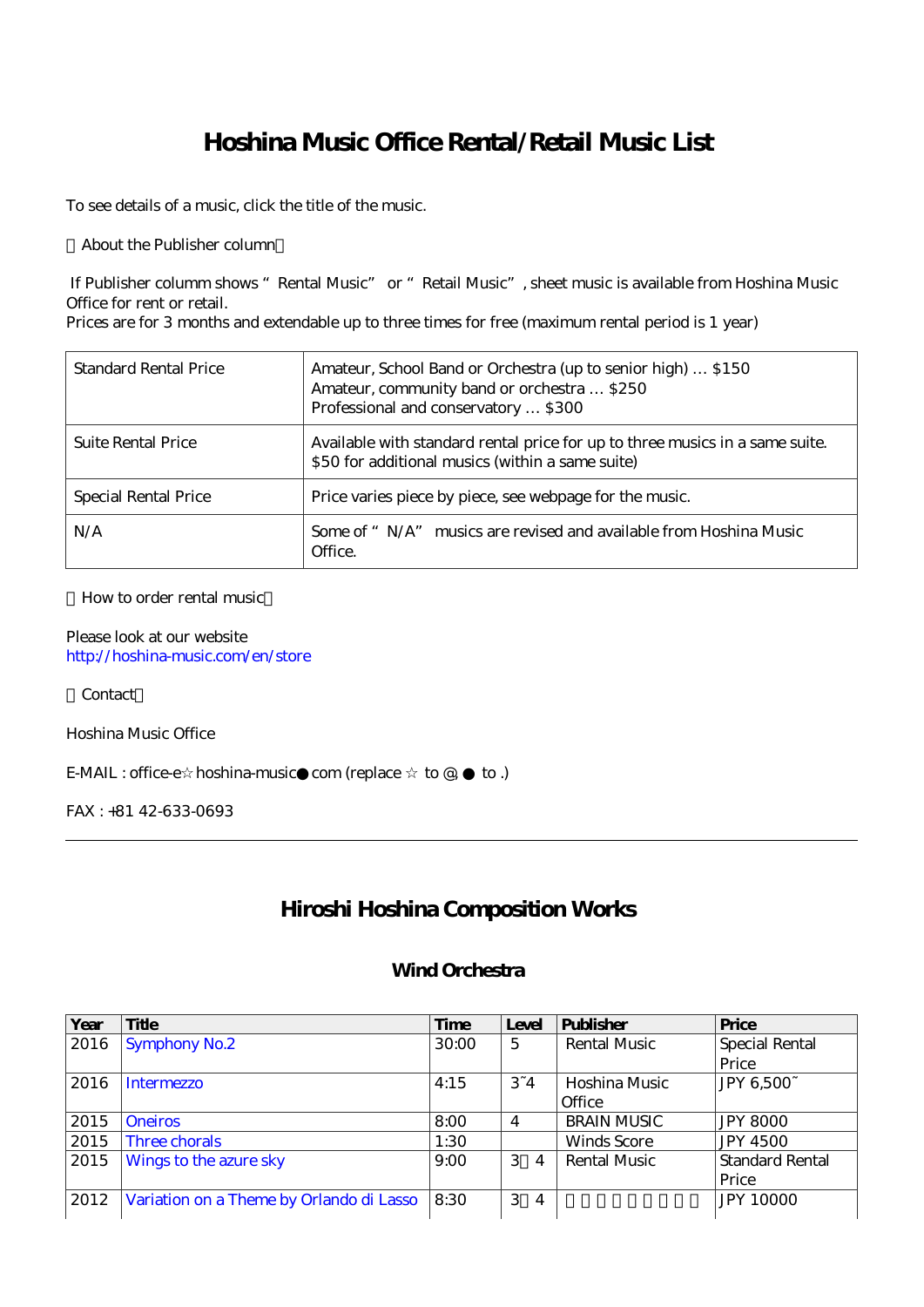|      |                                                                         |       |                         |                | / Hustle Copy                 |                                 |
|------|-------------------------------------------------------------------------|-------|-------------------------|----------------|-------------------------------|---------------------------------|
| 2012 | The wings of the dawn                                                   | 8:40  | $\overline{4}$          |                | <b>Rental Music</b>           | <b>Standard Rental</b><br>Price |
| 2010 | <b>The Rebirth</b>                                                      | 9:00  | $\overline{4}$          | $\overline{5}$ | <b>Rental Music</b>           | <b>Standard Rental</b><br>Price |
| 2006 | Opera "Barefoot Gen" selection (for<br>soprano, bariton and brass band) | 23:00 |                         |                | <b>Rental Music</b>           | <b>Standard Rental</b><br>Price |
| 2005 | Requiem 1995 for Wind Orchestra                                         | 10:00 | $\overline{4}$          |                | Contact Us                    | Contact Us                      |
| 2005 | Concert March " a Beautiful Seascape"                                   | 3:30  | 3                       |                | Contact Us                    | Contact Us                      |
| 2005 | Caprice for symphonic band (2005 revised<br>version)                    | 8:00  | $\overline{4}$          |                | <b>Rental Music</b>           | <b>Standard Rental</b><br>Price |
| 2004 | <b>Concert march " Brilliant Moments"</b>                               | 4:00  | 3                       | $\overline{4}$ | <b>Rental Music</b>           | <b>Standard Rental</b><br>Price |
| 2004 | Over the glory                                                          | 5:00  | $\,3$                   | $\overline{4}$ | <b>CAFUA</b>                  | <b>JPY 24000</b>                |
| 2004 | A paean to the clear autumn sky                                         | 10:00 | $\overline{\mathbf{4}}$ |                | Rental Music                  | <b>Standard Rental</b>          |
|      |                                                                         |       |                         |                |                               | Price                           |
| 2001 | <b>Etude for Sound and Balance</b>                                      | 3:00  | $\boldsymbol{2}$        | 3              | <b>Retail Music</b>           | <b>JPY 1000</b>                 |
| 2001 | Air et vents de mai (marche)                                            | 4:00  | 3                       |                | <b>Retail Music</b>           | 6,600                           |
| 2001 | Mnémosyne - Souvenirs d'année en<br>année-                              | 8:00  | 3                       |                | <b>Rental Music</b>           | <b>Standard Rental</b><br>Price |
| 2000 | Illumination - Nostalgia de Jennesse-                                   | 11:00 | $\overline{4}$          |                | <b>Rental Music</b>           | <b>Standard Rental</b><br>Price |
| 1999 | Fu-Mon (wind ripple) original version                                   | 7:00  | 3                       | $\overline{4}$ | <b>Rental Music</b>           | <b>Standard Rental</b><br>Price |
| 1999 | <b>Lamentation To</b><br>(Theme and<br><b>Variations</b> )              | 19:00 | $\overline{4}$          | $\overline{5}$ | <b>Rental Music</b>           | <b>Suite Rental Price</b>       |
| 1999 | Symphonic Movement (1999 revised<br>version)                            | 9:00  | $\overline{5}$          |                | <b>Rental Music</b>           | <b>Standard Rental</b><br>Price |
| 1999 | <b>To May</b>                                                           | 8:00  | 3                       | $\overline{4}$ | <b>Rental Music</b>           | <b>Standard Rental</b><br>Price |
| 1999 | Meditation for Symphonic Band 1999<br>revised version                   | 9:00  | 3                       | $\overline{4}$ | <b>Rental Music</b>           | <b>Standard Rental</b><br>Price |
| 1998 | Koshi - An Ancient Festival- (1998 revised<br>version)                  | 15:00 | $\overline{4}$          | $\overline{5}$ | <b>Rental Music</b>           | <b>Standard Rental</b><br>Price |
| 1997 | Over the Blue Sky                                                       | 10:00 | $\,3$                   | $\overline{4}$ | Contact Us                    | N/A                             |
| 1997 | <b>Albireo</b>                                                          | 6:00  | 3                       |                | All Japan Band<br>Association | <b>JPY 6000</b>                 |
| 1996 | Shine of lives (march with chorus)                                      | 6:00  | 3                       |                | Contact Us                    | N/A                             |
| 1996 | <b>Symphony (for Wind Orchestra)</b>                                    | 30:00 | $\overline{5}$          |                | Contact Us                    | Contact Us                      |
| 1996 | <b>Memoire</b>                                                          | 10:00 | 3                       | $\overline{4}$ | De Haske                      | <b>JPY 20000</b>                |
| 1994 | <b>A Light Breeze</b>                                                   | 4:00  | 3                       |                | Contact Us                    | N/A                             |
| 1993 | A Poem of Recreation (for brass band)                                   | 12:00 | 3                       | 4              | Contact Us                    | Contact Us                      |
| 1992 | <b>Reflection</b>                                                       | 9:00  | 3                       |                | <b>Rental Music</b>           | <b>Standard Rental</b><br>Price |
| 1991 | <b>Fanfare and Celebration</b>                                          | 10:00 | $\overline{4}$          |                | LudwigMasters<br>Publications | <b>USD 90.00</b>                |
| 1990 | Deux Paysages Sonores part II (for Band)                                | 10:00 | $\boldsymbol{4}$        |                | MotherEarth Co.,<br>Ltd       | JPY 2700~                       |
| 1989 | " Rei-mei" Symphonic Metamorphosis<br>for Symphonic Band                | 15:00 | $\overline{4}$          | $\overline{5}$ | LudwigMasters<br>Publications | <b>USD 100.00</b>               |
| 1989 | <b>Concert March " Crystal Road"</b>                                    | 7:00  | $\,3$                   |                | Contact Us                    | Contact Us                      |
| 1988 | Deux Paysages Sonores part I (for Band)                                 | 11:00 | $\overline{4}$          |                | (Kosei<br>Music Publishing)   | <b>JPY 9700</b>                 |
| 1987 | A song for a long distance (for Band)                                   | 8:00  | $\boldsymbol{4}$        |                | Contact Us                    | Contact Us                      |
| 1986 | <b>Symphonic Ode</b>                                                    | 9:00  | 3                       | $\overline{4}$ | LudwigMasters<br>Publications | <b>USD 75.00</b>                |
| 1986 | Fu-Mon (wind ripple) 1987 compulsory                                    | 6:00  | 3                       |                |                               | <b>USD 80.00</b>                |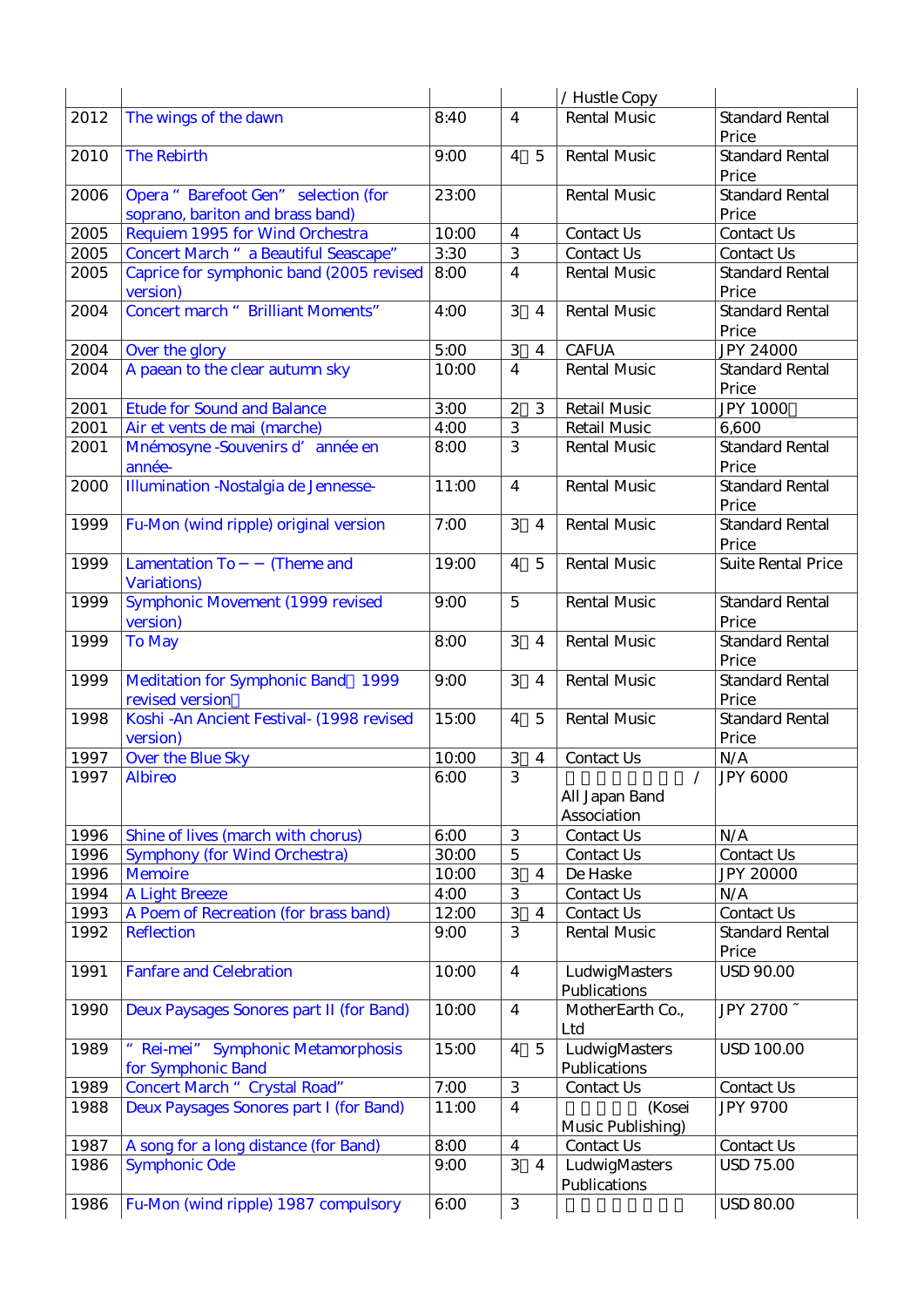|      | version                                  |       |                |                | (All Japan Band      |                        |
|------|------------------------------------------|-------|----------------|----------------|----------------------|------------------------|
|      |                                          |       |                |                | Association)         |                        |
| 1985 | <b>Ceremonial Dance (for Brass Band)</b> | 8:00  | 4              |                | <b>Masters Music</b> | <b>USD 100.00</b>      |
| 1985 | Pastorale                                | 7:00  | 3              | 4              | <b>Winds Score</b>   |                        |
| 1984 | <b>Meditation for Symphonic Band</b>     | 7:00  | 3              | 4              |                      | N/A                    |
|      |                                          |       |                |                | Ongaku no Tomo       |                        |
|      |                                          |       |                |                | publishing           |                        |
| 1981 | Hananoki March                           | 6:00  | 3              |                | LudwigMasters        | <b>USD 45.00</b>       |
|      |                                          |       |                |                | Publications         |                        |
| 1980 | Koshi - An Ancient Festival-             | 8:00  | $\overline{4}$ | $\overline{5}$ | (Kosei               | N/A                    |
|      |                                          |       |                |                | Music Publishing)    |                        |
| 1976 | Cantilena (March)                        | 4:00  | 3              |                | <b>Rental Music</b>  | <b>Standard Rental</b> |
|      |                                          |       |                |                |                      | Price                  |
| 1974 | <b>Caprice for Symphonic Band</b>        | 7:00  | $\overline{4}$ | $\overline{5}$ |                      | N/A                    |
|      |                                          |       |                |                |                      |                        |
| 1973 | <b>Catastrophe for Symphonic Band</b>    | 11:00 | $\overline{4}$ | 5              | <b>Winds Score</b>   | N/A                    |
| 1972 | <b>Symphonic Movement</b>                | 8:00  | $\overline{4}$ | 5              |                      | N/A                    |
|      |                                          |       |                |                |                      |                        |
| 1966 | <b>Prince of Antals</b>                  | 5:00  | 3              |                | Contact Us           | Contact Us             |

#### **Orchestra**

| Year | <b>Title</b>                            | <b>Time</b> | Level                            | <b>Publisher</b>    | Price                  |
|------|-----------------------------------------|-------------|----------------------------------|---------------------|------------------------|
| 2013 | The Rebirth (for Orchestra)             | 9:00        | $\overline{4}$<br>$\overline{5}$ | <b>Rental Music</b> | <b>Standard Rental</b> |
|      |                                         |             |                                  |                     | Price                  |
| 2009 | Fu-Mon (wind ripple) for Orchestra      | 8:40        | $\overline{4}$                   | <b>Retail Music</b> | <b>JPY 8000</b>        |
| 2008 | Opera "Barefoot Gen" selection (for     | 23:00       |                                  | <b>Rental Music</b> | <b>Standard Rental</b> |
|      | soprano, baritone and orchestra)        |             |                                  |                     | Price                  |
| 2004 | Requiem - in mourning of the death of a | 10:00       | $\overline{4}$                   | <b>Rental Music</b> | Standard Rental        |
|      | young man -                             |             |                                  |                     | Price                  |
| 2001 | Mnémosyne - Souvenirs d'année en        | 8:00        | 3                                | <b>Retail Music</b> | <b>JPY 8000</b>        |
|      | année-                                  |             |                                  |                     |                        |
| 1998 | <b>Variations for Orchestra</b>         | 22:00       | $\overline{4}$                   | <b>Rental Music</b> | <b>Standard Rental</b> |
|      |                                         |             |                                  |                     | Price                  |
| 1993 | A Poem of Recreation (for orchestra)    | 12:00       | 3<br>4                           | Contact Us          | Contact Us             |
| 1988 | Deux Paysages Sonores partie II (pour   | 10:00       | $\overline{4}$                   | Contact Us          | <b>Standard Rental</b> |
|      | orchestre)                              |             |                                  |                     | Price                  |
| 1988 | Deux Paysages Sonores partie I (pour    | 12:00       | 5                                | Contact Us          | <b>Standard Rental</b> |
|      | orchestre)                              |             |                                  |                     | Price                  |
| 1983 | <b>Ceremonial Dance (for Orchestra)</b> | 10:00       | 5<br>$\overline{4}$              | <b>Rental Music</b> | <b>Standard Rental</b> |
|      |                                         |             |                                  |                     | Price                  |
| 1978 | <b>A Festival</b>                       | 15:00       | $\overline{4}$<br>$\overline{5}$ | Contact Us          | <b>Standard Rental</b> |
|      |                                         |             |                                  |                     | Price                  |
| 1960 | Passacaglia for Orchestra               | 20:00       | 5                                | Original Lost       | N/A                    |

#### **Concerto**

| Year | <b>Title</b>                           | Time  | Level          | <b>Publisher</b>    | Price           |
|------|----------------------------------------|-------|----------------|---------------------|-----------------|
| 2019 | Oraison et Jeux - sous un rai lumineux | 10:00 | $\overline{4}$ | <b>Rental Music</b> | Standard Rental |
|      | (pour flute et wind band)              |       |                |                     | Price           |
| 2006 | Miko Dance for Solo Horn and Orchestra | 15:00 | 5              | Editions BIM        | CHF 27.00       |
| 2005 | Oraison et Jeux - sous un rai lumineux | 10:00 | $\overline{4}$ | Rental Music        | Standard Rental |
|      | (pour hautbois et wind band)           |       |                |                     | Price           |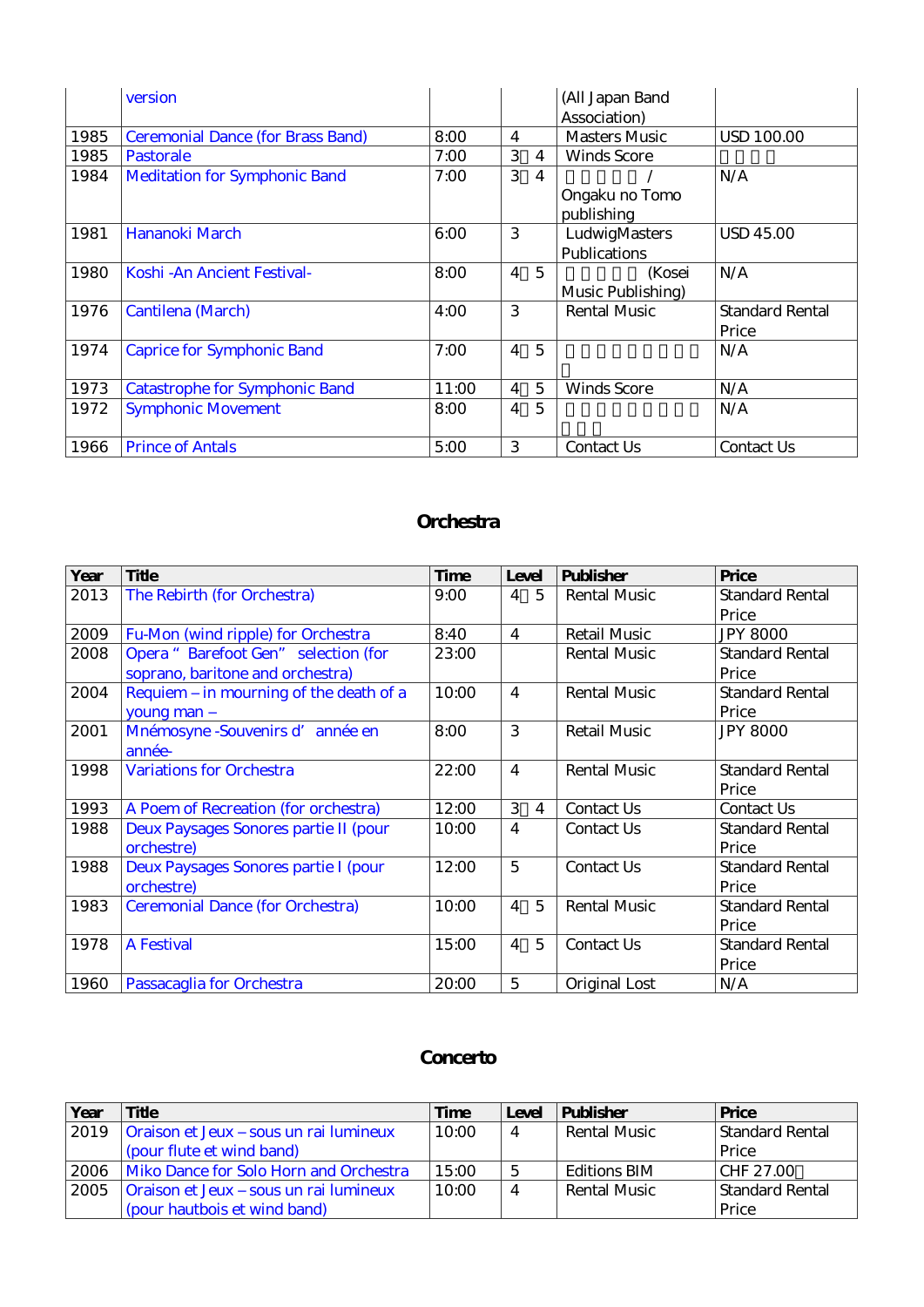| 2004 | Oraison et Jeux ~ sous un rai lumineux | 13:00 | -5                     | <b>Rental Music</b> | Standard Rental  |
|------|----------------------------------------|-------|------------------------|---------------------|------------------|
|      | (pour hautbois et orchestre)           |       |                        |                     | Price            |
| 2003 | Chant du crepuscule, Concerto pour     | 9:00  | 4 5                    | Rental Music        | Standard Rental  |
|      | bassoon et Orchestre d'harmonie        |       |                        |                     | Price            |
| 1991 | Caprice for Marimba and Wind Orchestra | 7:00  | 4                      | Contact Us          | Contact Us       |
| 1988 | Concertino for solo Tuba and Winds     | 10:00 | -3<br>$\boldsymbol{A}$ | Japan Tuba Center   | <b>JPY 15000</b> |

### **Chamber Music**

| Year | <b>Title</b>                               | <b>Time</b> | Level            |                | <b>Publisher</b>    | Price                  |
|------|--------------------------------------------|-------------|------------------|----------------|---------------------|------------------------|
| 2017 | Dialogue for Trombone, Tuba and Piano      | 8:40        | $4 - 5$          |                | <b>Retail Music</b> | 3000                   |
| 2015 | <b>Chaconne for two marimbas</b>           | 8:30        | $\overline{5}$   |                | <b>Retail Music</b> | Contact Us             |
| 2010 | wind quintet " Des espiègleries            | 6:00        |                  |                | <b>Retail Music</b> | <b>JPY 3000</b>        |
|      | innocentes"                                |             |                  |                |                     |                        |
| 2008 | Clione's Waltz (for brass ensemble)        |             |                  |                | <b>Rental Music</b> | <b>Standard Rental</b> |
|      |                                            |             |                  |                |                     | Price                  |
| 2003 | <b>Impression for Flute Orchestra</b>      | 10:00       | $\overline{4}$   |                | <b>Rental Music</b> | <b>Standard Rental</b> |
|      |                                            |             |                  |                |                     | Price                  |
| 2003 | Chant du crepuscule, Concerto pour         | 9:00        | $\overline{5}$   |                | Japan Tuba Center   | <b>JPY 2000</b>        |
|      | bassoon et piano                           |             |                  |                |                     |                        |
| 2003 | Oraison et Jeux sous un rai lumineux (pour | 10:00       | $\overline{5}$   |                | /Sugihara           | <b>JPY 2800</b>        |
|      | hautbois et piano)                         |             |                  |                | Shoten Co., INC.    |                        |
| 2002 | Sekitou (for woodwind quintet)             | 7:00        | 3                | $\overline{4}$ | <b>Retail Music</b> | Contact Us             |
| 2002 | <b>Sheliak for String Orchestra</b>        | 9:00        |                  |                | Contact Us          | Contact Us             |
| 2000 | A profound thought (for solo clarinet and  | 8:30        | $\overline{4}$   | 5              | <b>Retail Music</b> | Contact Us             |
|      | piano)                                     |             |                  |                |                     |                        |
| 1996 | Caprice for three violas and piano         | 3:00        | $\boldsymbol{z}$ | 3              | <b>Retail Music</b> | Free (JPY O)           |
| 1995 | Requiem 1995 - A L'aube de Kobe (for       | 9:00        | 3                | 4              | <b>Rental Music</b> | <b>Standard Rental</b> |
|      | <b>Clarinet Orchestra)</b>                 |             |                  |                |                     | Price                  |
| 1994 | Le Rêve féerique (pour Flûte seule)        | 4:30        | $\overline{4}$   | $\overline{5}$ | <b>Retail Music</b> | <b>JPY 480</b>         |
| 1990 | Dialogue for Bari Tuba Ensemble            |             |                  |                | Contact Us          | Contact Us             |
| 1986 | <b>Fantasy for Euphonium and Piano</b>     | 10:00       | $\overline{5}$   |                | Japan Tuba Center   | <b>JPY 2500</b>        |
| 1982 | Sonatina (Woodwind Quintet)                | 4:30        | $\overline{5}$   |                | /Sugihara           | <b>JPY 3619</b>        |
|      |                                            |             |                  |                | Shoten Co., INC.    |                        |
| 1979 | Arabesque (Saxophone Quartet)              | 4:00        | 3                | $\overline{4}$ | /Sugihara           | <b>JPY 3619</b>        |
|      |                                            |             |                  |                | Shoten Co., INC.    |                        |
| 1958 | <b>String Qartet</b>                       | 15:00       | $\overline{4}$   | 5              | Original Lost       | N/A                    |

#### **Vocal Music**

| Year | Title                                    | <b>Time</b> | Level | <b>Publisher</b>    | Price                  |
|------|------------------------------------------|-------------|-------|---------------------|------------------------|
| 2010 |                                          |             |       | N/A                 | N/A                    |
| 2008 | Opera "Barefoot Gen" selection (for      | 23:00       |       | <b>Rental Music</b> | <b>Standard Rental</b> |
|      | soprano, baritone and orchestra)         |             |       |                     | Price                  |
| 2006 | Opera "Barefoot Gen" selection (for      | 23:00       |       | <b>Rental Music</b> | <b>Standard Rental</b> |
|      | soprano, bariton and brass band)         |             |       |                     | Price                  |
| 2006 | Kagaribi Sanka I                         |             |       | Contact Us          | N/A                    |
| 2006 | Kagaribi Sanka II                        |             |       | Contact Us          | N/A                    |
| 2005 | kokoni arumono (for mixed chorus in four | 4:00        | 3     | Contact Us          | Contact Us             |
|      | voices and orchestra)                    |             |       |                     |                        |
| 2005 | kokoni arumono (for choir and piano)     | 4:00        | 3     | Contact Us          | Contact Us             |
| 2005 | kokoni arumono (for mixed chorus in four | 4:00        | 3     | Contact Us          | Contact Us             |
|      | voices and brass band)                   |             |       |                     |                        |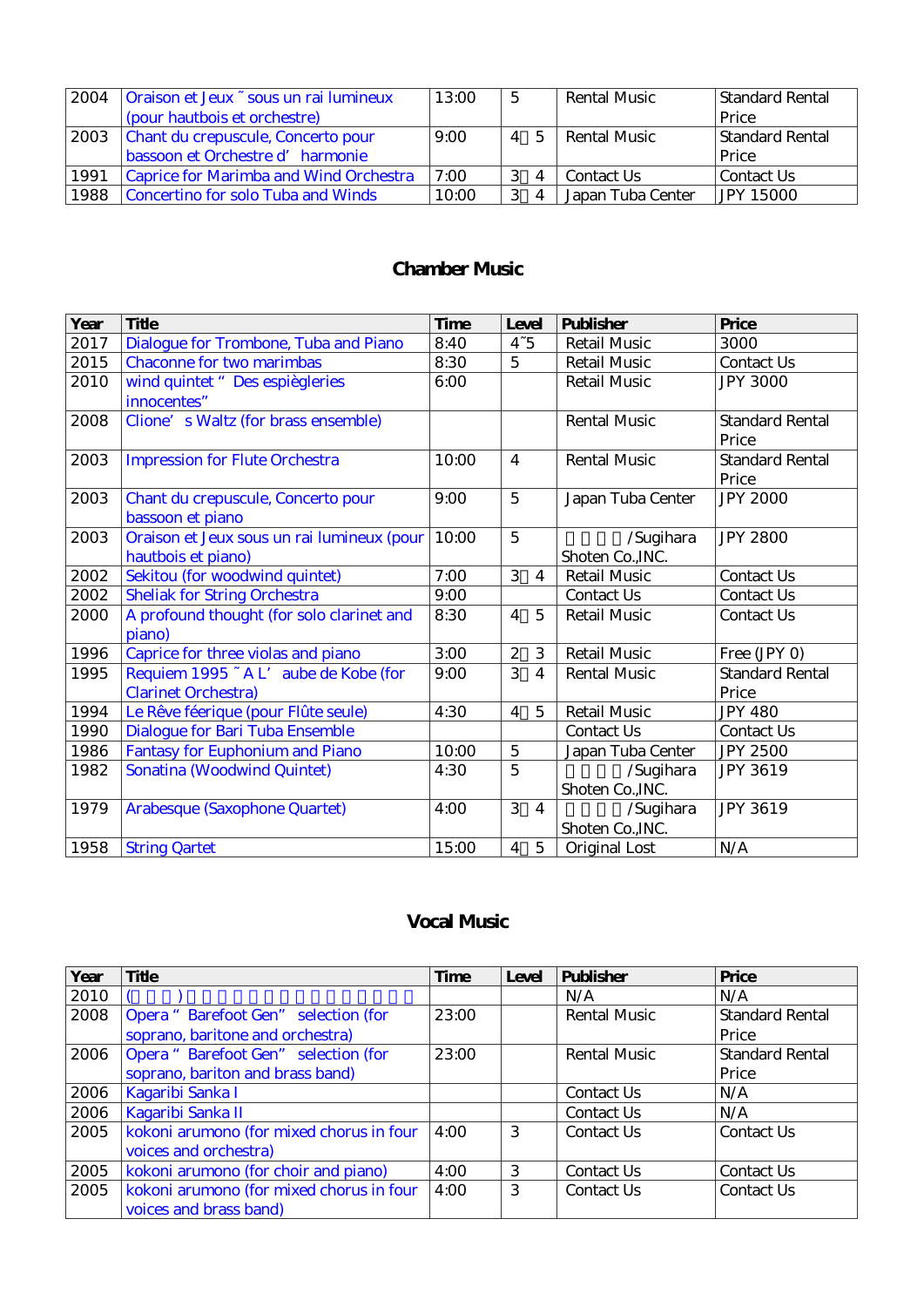| 2005 | $\overline{ }$                                         |         |                           |                  | N/A                 | N/A               |
|------|--------------------------------------------------------|---------|---------------------------|------------------|---------------------|-------------------|
| 2001 | Choir suite "Konomichi"                                | 17:00   | 3                         | $\overline{4}$   | <b>Retail Music</b> | Contact Us        |
| 1996 | Kinosaki town song                                     |         |                           |                  | N/A                 | N/A               |
| 1994 | Greeting to the Sun (for Brass Band and<br>Chorus)     | 10:00   | 3                         | $\overline{4}$   | Contact Us          | N/A               |
| 1994 | Ningen Sanka                                           | 7:00    | 3                         | $\overline{4}$   | Contact Us          | N/A               |
| 1992 |                                                        |         |                           |                  | N/A                 | N/A               |
| 1989 |                                                        |         |                           |                  | N/A                 | N/A               |
| 1989 |                                                        |         |                           |                  | N/A                 | N/A               |
| 1985 | My town Yashiro                                        |         |                           |                  | Contact Us          | N/A               |
| 1983 |                                                        |         |                           |                  | N/A                 | N/A               |
| 1982 |                                                        |         |                           |                  | N/A                 | N/A               |
| 1981 | Haru's aria (from Opera "Barefoot<br>Gen")             | 4:00    | 3                         | $\overline{4}$   | <b>Retail Music</b> | Contact Us        |
| 1981 | Gen's lullaby (from Opera "Barefoot<br>Gen")           | 3:00    |                           |                  | <b>Retail Music</b> | Contact Us        |
| 1981 | When you grow up (from Opera<br>" Barefoot Gen")       | 4:00    |                           |                  | <b>Retail Music</b> | <b>Contact Us</b> |
| 1981 | Song of Oleanders (from Opera "Barefoot<br>Gen")       | 3:00    |                           |                  | <b>Retail Music</b> | <b>Contact Us</b> |
| 1981 | Song of Wheat (from Opera "Barefoot<br>Gen")           | 3:00    | 3                         | $\overline{4}$   | <b>Retail Music</b> | Contact Us        |
| 1981 | My son is (from Opera "Barefoot<br>Gen")               | 3:00    | 3                         | $\overline{4}$   | <b>Retail Music</b> | Contact Us        |
| 1981 | She has born! (from Opera "Barefoot<br>Gen")           | 2:30    | $\overline{4}$            |                  | <b>Retail Music</b> | Contact Us        |
| 1981 | I hope peace (from Opera "Barefoot<br>Gen")            | 4:00    | $\overline{4}$            |                  | <b>Retail Music</b> | Contact Us        |
| 1981 | My hairs are falling off (from Opera<br>Barefoot Gen") | 8:00    | $\overline{4}$            |                  | <b>Retail Music</b> | Contact Us        |
| 1981 | Opera "Barefoot Gen"                                   | 2:00:00 |                           |                  | Contact Us          | Contact Us        |
| 1979 |                                                        |         |                           |                  | N/A                 | N/A               |
| 1964 | Song of shells (mixed chorus in four<br>voices)        | 5:00    | 3                         |                  | Contact Us          | Contact Us        |
| 1963 | Choir suite " Okinawa"                                 |         | 3                         |                  | Contact Us          | N/A               |
| 1900 | Drawing dreams (for solo soprano and<br>piano)         | 15:00   | 3                         | $\boldsymbol{4}$ | Contact Us          | Contact Us        |
| 1900 | before snow (soprano and piano)                        | 2:00    | $\ensuremath{\mathbf{3}}$ |                  | Contact Us          | Contact Us        |
| 1900 | lullaby (for soprano and piano)                        | 2:00    | 3                         |                  | Contact Us          | Contact Us        |
| 1900 | murasakino (for soprano and piano)                     | 2:00    | $\boldsymbol{2}$          | 3                | Contact Us          | Contact Us        |
| 1900 |                                                        |         |                           |                  | Original Lost       | N/A               |

# **Hiroshi Hoshina Arrangement Works**

### **Arrangement for WindOrchestra**

| Year | <b>Title</b>                             | <b>Time</b> | Level | <b>Publisher</b> | Price              |
|------|------------------------------------------|-------------|-------|------------------|--------------------|
|      | 2019   Kodály / Háry János 5. Intermezzo | 5:20        |       | Rental Music     | Suite Rental Price |
| 2019 | Kodály / Háry János 1. Prelude the Fairy | 4:00        |       | Rental Music     | Suite Rental Price |
|      | <b>Tale Begins</b>                       |             |       |                  |                    |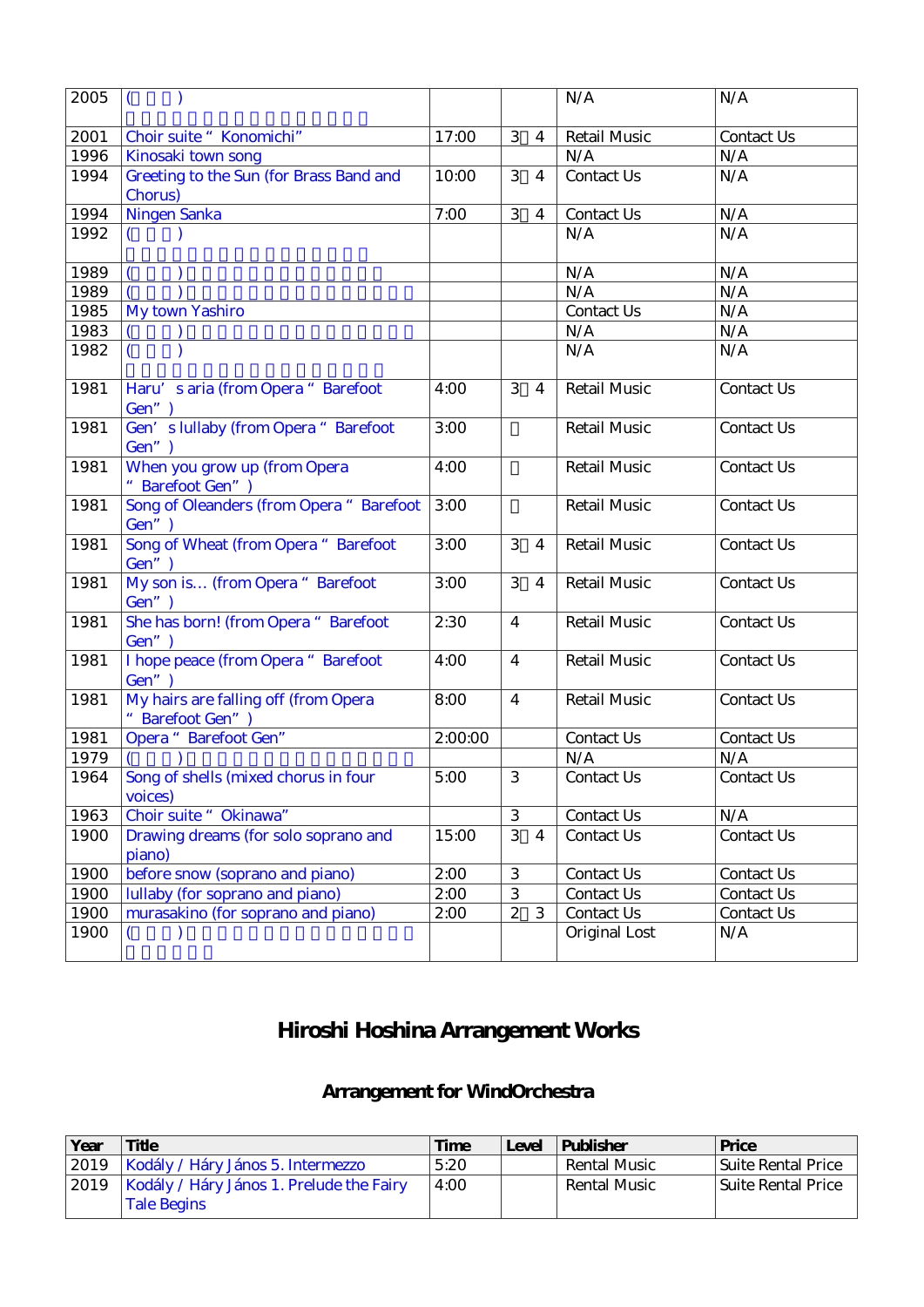| 2019 | Kodály / Háry János 3. Song                                                    | 6:00  |                                  | <b>Rental Music</b> | <b>Suite Rental Price</b>       |
|------|--------------------------------------------------------------------------------|-------|----------------------------------|---------------------|---------------------------------|
| 2019 | Kodály / Háry János 4. The Battle and                                          | 4:30  |                                  | <b>Rental Music</b> | <b>Suite Rental Price</b>       |
|      | <b>Defeat of Napoleon</b>                                                      |       |                                  |                     |                                 |
| 2019 | Kodály / Háry János 6. Entrance of the                                         | 7:30  |                                  | <b>Rental Music</b> | <b>Suite Rental Price</b>       |
|      | <b>Emperor and His Court</b>                                                   |       |                                  |                     |                                 |
| 2019 | Kodály / Háry János 2. Viennese Musical                                        | 2:20  |                                  | <b>Rental Music</b> | <b>Suite Rental Price</b>       |
|      | Clock                                                                          |       |                                  |                     |                                 |
| 2018 | Sibelius / Finlandia                                                           | 8:00  | $3 - 4$                          | <b>Rental Music</b> | <b>Standard Rental</b>          |
|      |                                                                                |       |                                  |                     | Price                           |
| 2017 | Bartok / Music for Strings, Percussion and                                     | 8:10  | $\overline{5}$                   | <b>Rental Music</b> | <b>Standard Rental</b>          |
|      | Celesta (1st mov.)                                                             |       |                                  |                     | Price                           |
| 2017 | Bartok / Music for Strings, Percussion and                                     | 7:30  | $\overline{5}$                   | <b>Rental Music</b> | <b>Standard Rental</b>          |
|      | Celesta (4th mov.)                                                             |       |                                  |                     | Price                           |
| 2014 | Gershwin / Rhapsody in Blue                                                    | 16:00 | $\overline{5}$                   | <b>Rental Music</b> | Special Rental                  |
|      |                                                                                |       |                                  |                     | Price                           |
| 2014 | Bizet / Intermezzo (from Opera Carmen)                                         | 2:30  |                                  | Contact Us          | Contact Us                      |
| 2012 | Smetana / Vltava (The Moldau, from                                             | 12:00 | $\overline{5}$<br>$\overline{4}$ | <b>Rental Music</b> | Special Rental                  |
|      | symphonic poem "Má Vlast")                                                     |       |                                  |                     | Price                           |
| 2011 | Fantasia "Four Seasons" (for chorus and                                        | 17:00 |                                  | <b>Rental Music</b> | <b>Standard Rental</b>          |
|      | wind orchestra)                                                                |       |                                  |                     | Price                           |
| 2008 | Falla/The Three Cornered Hat Part 2 Final                                      | 10:00 | $\overline{5}$                   | <b>Rental Music</b> | <b>Standard Rental</b>          |
|      | Dance                                                                          |       |                                  |                     | Price                           |
| 2008 | Falla/The Three Cornered Hat Part 2                                            | 8:00  | $\overline{4}$                   | <b>Rental Music</b> | <b>Standard Rental</b>          |
|      | Dance of the Neighbors, Dance of the                                           |       |                                  |                     | Price                           |
|      | <b>Miller</b>                                                                  |       |                                  |                     |                                 |
| 2008 | Falla/The Three Cornered Hat Part 1                                            | 10:00 | 4 5                              | <b>Rental Music</b> | <b>Standard Rental</b>          |
|      | <b>Introduction and Scene, Afternoon, Dance</b>                                |       |                                  |                     | Price                           |
|      | of the Miller's Wife                                                           |       |                                  |                     |                                 |
| 2006 | Takao Saeki - Shinichi Takada / Wakai                                          |       |                                  | Contact Us          | N/A                             |
|      | Chikara                                                                        |       |                                  |                     |                                 |
| 2006 | Etsujiro Goto / Furusato Hyogo                                                 |       |                                  | Contact Us          | N/A                             |
| 2005 | Schumann / Träumerei                                                           | 3:30  |                                  | <b>Retail Music</b> | 5000                            |
| 2001 | Mussorgsky / Tableaux d' une Exposition                                        | 5:30  | $\overline{4}$<br>$\overline{5}$ | <b>Rental Music</b> | <b>Suite Rental Price</b>       |
|      | ~10. La grande porte de Kiev                                                   |       |                                  |                     |                                 |
| 2001 | Mussorgsky / Tableaux d' une Exposition                                        | 3:30  | $\overline{4}$                   | <b>Rental Music</b> | <b>Suite Rental Price</b>       |
|      | ~ 9. La Cabane sur des pattes de poule                                         |       |                                  |                     |                                 |
|      | (Baba-Yagá)                                                                    |       |                                  |                     |                                 |
| 2001 | Mussorgsky / Tableaux d'une Exposition                                         | 5:30  | $\overline{4}$<br>$\overline{5}$ | <b>Rental Music</b> | <b>Suite Rental Price</b>       |
|      | ~7.Limoges-Le Marche, 8.Catacombae, Cum                                        |       |                                  |                     |                                 |
|      | mortuis in Lingua mortua                                                       |       |                                  |                     |                                 |
| 2001 | Mussorgsky / Tableaux d' une Exposition                                        | 4:30  | $\overline{5}$<br>$\overline{4}$ | <b>Rental Music</b> | <b>Suite Rental Price</b>       |
|      | ~ 5. Ballet des poussins dans leurs coques,                                    |       |                                  |                     |                                 |
|      | 6. Samuel Goldenberg und Schmuyle,                                             |       |                                  |                     |                                 |
| 2001 | Mussorgsky / Tableaux d'une Exposition                                         | 4:30  | $\overline{4}$                   | <b>Rental Music</b> | <b>Suite Rental Price</b>       |
|      | ~ 3. Tuileries, 4. Bydlo                                                       |       |                                  |                     |                                 |
| 2001 | Mussorgsky / Tableaux d' une Exposition                                        | 5:20  | 3<br>4                           | <b>Rental Music</b> | <b>Suite Rental Price</b>       |
|      | ~ Promenade, 2.ll vecchio castello                                             |       |                                  |                     |                                 |
| 2001 | Mussorgsky / Tableaux d'une Exposition                                         | 4:00  | $\boldsymbol{4}$                 | <b>Rental Music</b> | <b>Suite Rental Price</b>       |
|      | ~ Promenade, 1.Gnomus                                                          |       |                                  |                     |                                 |
| 2001 | Saint=Seans / Romance for Horn and Piano<br>(arr. for Horn and Wind Orchestra) | 3:30  | 3                                | <b>Retail Music</b> | <b>JPY5000</b>                  |
|      |                                                                                | 8:00  | $\overline{5}$                   | <b>Rental Music</b> | <b>Standard Rental</b>          |
| 2000 | Johann Strauss II/ operetta " Die                                              |       | $\overline{4}$                   |                     |                                 |
|      | Fledermaus" overture<br>Wagner/Lohengrin (Elsa's Procession to                 | 6:00  | $\boldsymbol{4}$                 | <b>Rental Music</b> | Price<br><b>Standard Rental</b> |
| 2000 |                                                                                |       |                                  |                     | Price                           |
| 1999 | the Cathedral)<br>Tschaikowsky/The Sleeping Beauty Op.66                       | 2:30  | 3                                | <b>Rental Music</b> | <b>Suite Rental Price</b>       |
|      | No. 17 Panorama                                                                |       |                                  |                     |                                 |
| 1999 | Tschaikowsky/The Sleeping Beauty Op.66                                         | 7:00  | $\overline{4}$                   | <b>Rental Music</b> | <b>Suite Rental Price</b>       |
|      |                                                                                |       |                                  |                     |                                 |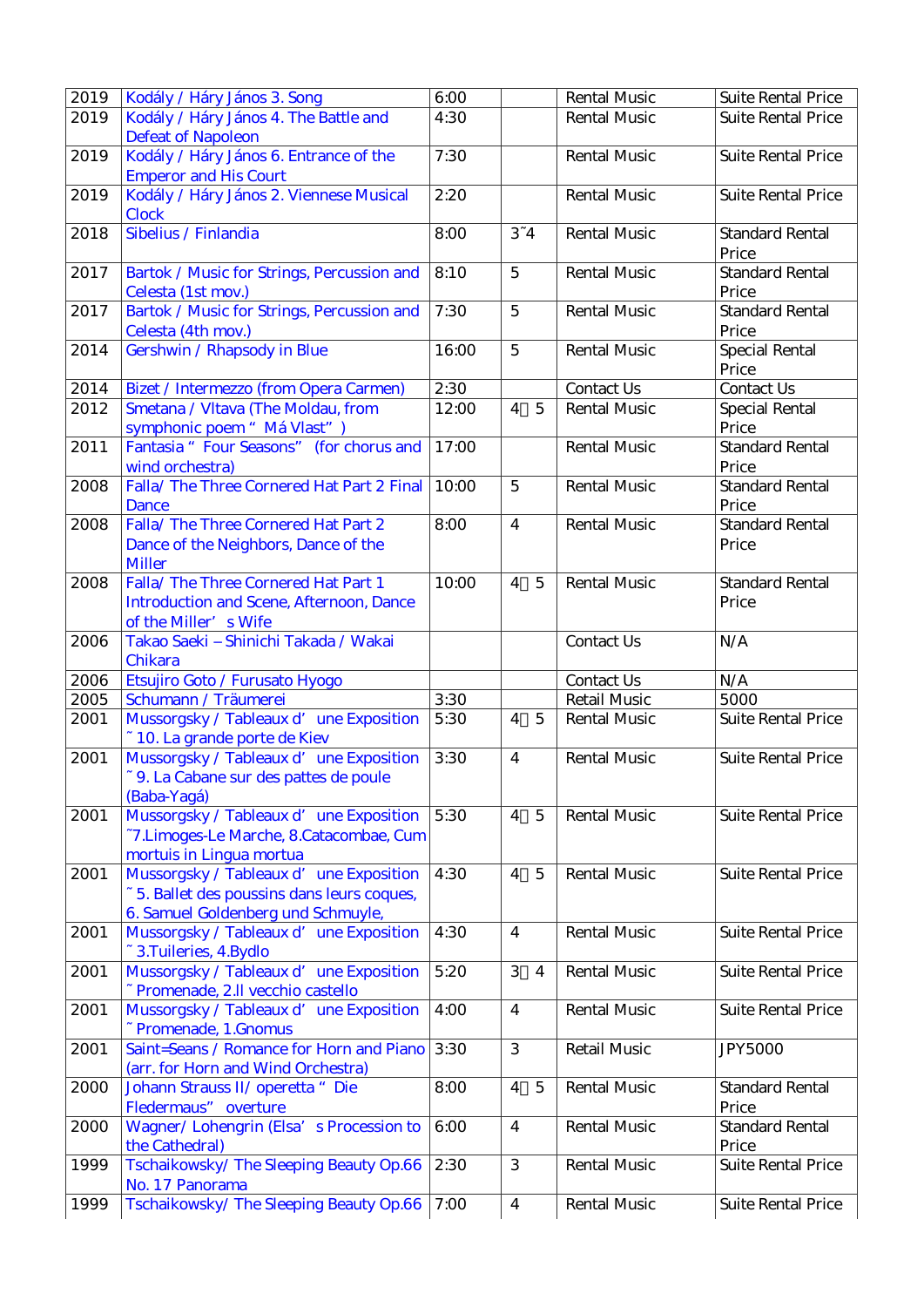|      | No.8 Pas d'action Adagio                                       |       |                         |                |                     |                           |
|------|----------------------------------------------------------------|-------|-------------------------|----------------|---------------------|---------------------------|
| 1999 | Tschaikowsky/The Sleeping Beauty Op.66                         | 3:30  | 3                       | $\overline{4}$ | <b>Rental Music</b> | <b>Suite Rental Price</b> |
|      | No.6 Valse                                                     |       |                         |                |                     |                           |
| 1999 | Tschaikowsky/The Sleeping Beauty Op.66                         | 5:30  | $\overline{4}$          |                | <b>Rental Music</b> | <b>Suite Rental Price</b> |
|      | No.3 Pas de six Adagio                                         |       |                         |                |                     |                           |
| 1999 | Tschaikowsky/The Sleeping Beauty Op.66                         | 4:30  | $\overline{4}$          |                | <b>Rental Music</b> | <b>Suite Rental Price</b> |
|      | No.1 Introduction La fee de Lilas                              |       |                         |                |                     |                           |
| 1998 | Dvo ák/Serenade for Strings in E major                         | 6:30  | $\overline{5}$          |                | <b>Rental Music</b> | <b>Special Rental</b>     |
|      | op.22 5th mov.                                                 |       |                         |                |                     | Price                     |
| 1998 | Dvo ák / Serenade for Strings in E major                       | 4:40  | $\overline{4}$          |                | <b>Rental Music</b> | <b>Special Rental</b>     |
|      | op.22 1st. mov.                                                |       |                         |                |                     | Price                     |
| 1997 | P.I.Tschaikowsky/Swan Lake Op.20 No.29                         | 6:00  | $\overline{4}$          | $\overline{5}$ | <b>Rental Music</b> | <b>Suite Rental Price</b> |
|      | <b>Scene Finale</b>                                            |       |                         |                |                     |                           |
| 1997 | Tschaikowsky/Swan Lake Op.20 No.23                             | 3:30  | $\overline{4}$          |                | <b>Rental Music</b> | <b>Suite Rental Price</b> |
|      | <b>Mazurka</b>                                                 |       |                         |                |                     |                           |
| 1997 | Tschaikowsky/Swan Lake Op.20 No.18                             | 4:00  | 3                       | $\overline{4}$ | <b>Rental Music</b> | <b>Suite Rental Price</b> |
|      | Scene No.21 Danse espagnole                                    |       |                         |                |                     |                           |
| 1997 | Tschaikowsky/Swan Lake Op.20 No.17                             | 4:30  | 3                       | $\overline{4}$ | <b>Rental Music</b> | <b>Suite Rental Price</b> |
|      | Scene La sortie des inxites et la valse                        |       |                         |                |                     |                           |
| 1997 | Tschaikowsky Swan Lake Op.20 No.15                             | 2:40  | $\,3$<br>$\overline{3}$ |                | <b>Rental Music</b> | <b>Suite Rental Price</b> |
| 1997 | Tschaikowsky/Swan Lake Op.20 No.10                             | 3:00  |                         |                | <b>Rental Music</b> | <b>Suite Rental Price</b> |
|      | <b>Scene</b>                                                   |       | 3                       |                | <b>Rental Music</b> |                           |
| 1997 | Tschaikowsky/Swan Lake Op.20<br><b>Introduction No.1 Scene</b> | 6:30  |                         | $\overline{4}$ |                     | <b>Suite Rental Price</b> |
| 1997 | Wagner / Prelude (Die Meistersinger von                        |       |                         |                | Original Lost       | N/A                       |
|      | Nürnberg Act 3)                                                |       |                         |                |                     |                           |
| 1997 | Handel / See the conquering hero comes                         |       |                         |                | <b>Contact Us</b>   | Contact Us                |
|      | (from Judas Maccabaeus)                                        |       |                         |                |                     |                           |
| 1987 | Debussy / String Quartet g-minor 1st                           |       | $\overline{4}$          |                | <b>Rental Music</b> | <b>Standard Rental</b>    |
|      | movement                                                       |       |                         |                |                     | Price                     |
| 1980 | Gershwin/ An American in Paris                                 | 18:00 | $\overline{5}$          |                | <b>Rental Music</b> | <b>Special Rental</b>     |
|      |                                                                |       |                         |                |                     | Price                     |
| 1979 | Fuga g minor                                                   |       |                         |                | Original Lost       | N/A                       |
| 1900 | <b>BAIKARUKONO HOTORI</b>                                      |       |                         |                | Original Lost       | N/A                       |
| 1900 | <b>Londonderry Air</b>                                         |       |                         |                | Original Lost       | N/A                       |

### **Arrangement for Orchestra**

| Year | <b>Title</b>                                  | Time | Level | <b>Publisher</b>    | Price                  |
|------|-----------------------------------------------|------|-------|---------------------|------------------------|
| 2011 | Fantasia "Four Seasons" (for chorus and 17:00 |      |       | <b>Rental Music</b> | <b>Standard Rental</b> |
|      | orchestra)                                    |      |       |                     | Price                  |
| 2004 | Schubert / Erlkönig                           | 5:00 |       | <b>Rental Music</b> | Standard Rental        |
|      |                                               |      |       |                     | Price                  |
| 2004 | Franz Schubert / Die Forelle                  | 3:00 |       | Rental Music        | <b>Standard Rental</b> |
|      |                                               |      |       |                     | Price                  |
| 2003 | Debussy / Rêverie (for orchestra)             | 5:00 |       | <b>Rental Music</b> | Standard Rental        |
|      |                                               |      |       |                     | Price                  |

## **Arrangement for Chamber Ensemble**

| Year | <b>Title</b>                                     | <b>Time</b> | Level | <b>Publisher</b> | Price        |
|------|--------------------------------------------------|-------------|-------|------------------|--------------|
| 1900 | $\cap$ dd French<br><u>I'chaikovsky </u><br>Song |             |       | Contact<br>US    | Contact<br>R |